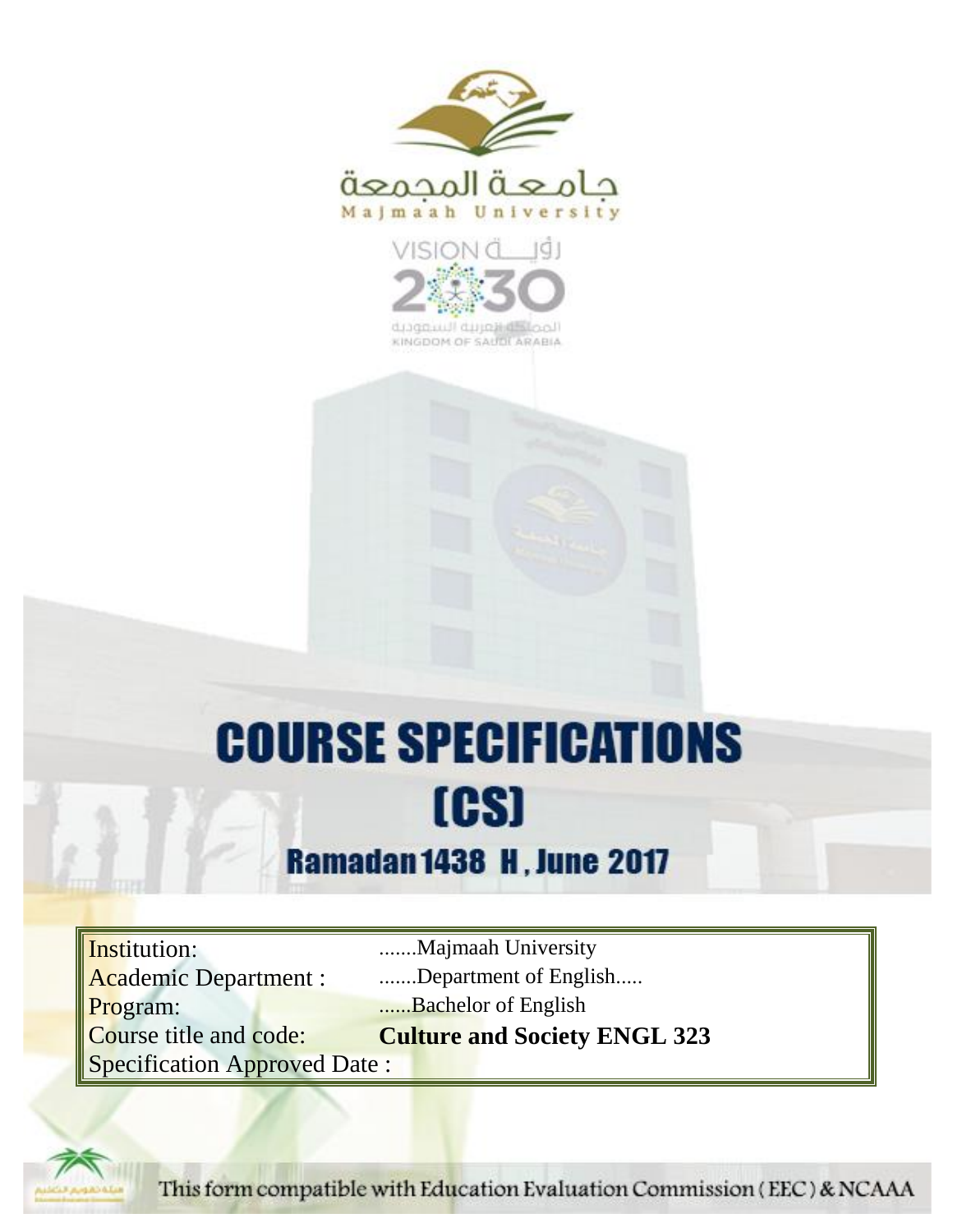

## **Course Specifications**

| <b>Institution: Majmaah University</b>                    | Date: | <b>February 9, 2019</b> |  |
|-----------------------------------------------------------|-------|-------------------------|--|
| <b>College/Department: Department of English Language</b> |       |                         |  |

## **A. Course Identification and General Information**

| 1. Course title and code: ENGL 323                                          |                                                                                          |  |  |  |
|-----------------------------------------------------------------------------|------------------------------------------------------------------------------------------|--|--|--|
| 2. Credit hours: 3 hours                                                    |                                                                                          |  |  |  |
| 3. Program(s) in which the course is offered.<br><b>Bachelor of English</b> | (If general elective available in many programs indicate this rather than list programs) |  |  |  |
| 4. Name of faculty member responsible for the course:                       |                                                                                          |  |  |  |
| 5. Level/year at which this course is offered: level 7                      |                                                                                          |  |  |  |
| 6. Pre-requisites for this course (if any):                                 |                                                                                          |  |  |  |
| 7. Co-requisites for this course (if any):                                  |                                                                                          |  |  |  |
| 8. Location if not on main campus:                                          |                                                                                          |  |  |  |
| 9. Mode of Instruction (mark all that apply):                               |                                                                                          |  |  |  |
| a. traditional classroom                                                    | What percentage?<br>%70                                                                  |  |  |  |
| b. blended (traditional and online)                                         | %20<br>What percentage?                                                                  |  |  |  |
| c. e-learning                                                               | %10<br>What percentage?                                                                  |  |  |  |
| d. correspondence                                                           | What percentage?                                                                         |  |  |  |
| f. other                                                                    | What percentage?                                                                         |  |  |  |
| <b>Comments:</b>                                                            |                                                                                          |  |  |  |
|                                                                             |                                                                                          |  |  |  |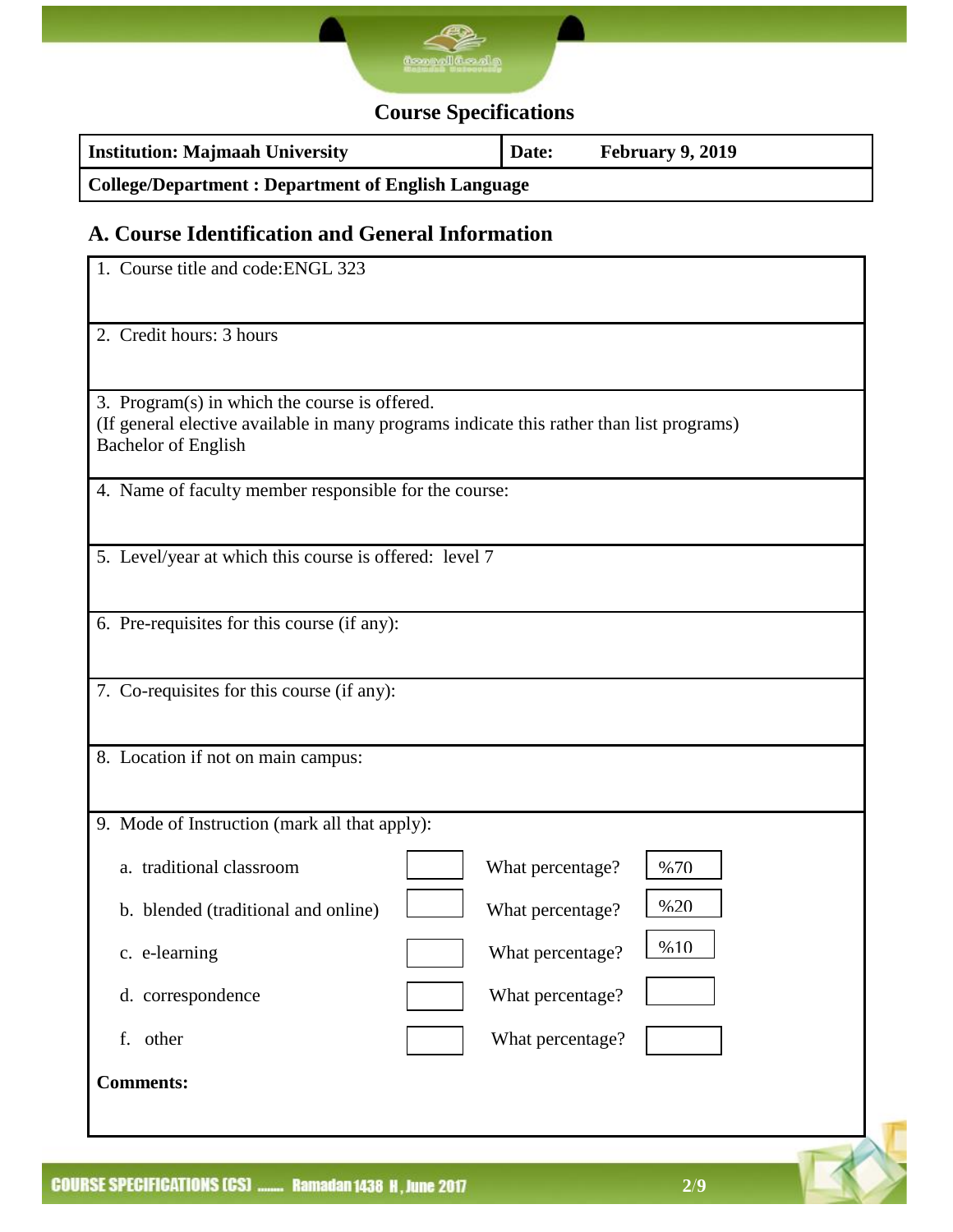## **B Objectives**

Students who actively participate in all aspects of the course will be able to:

 understand the uniqueness of the sociological imagination and sociological perspectives as compared to other disciplines, junk and pop science, and common sense

apply the sociological imagination to everyday situations

- apply three of the major sociological paradigms to any given social situation
- define and apply over 200 sociological concepts
- have a beginning understanding of sociological theory and methods, including being able to read, understand, and critique simple sociological studies

 explain social order, identity and the self, intimacy and families, deviance, social organizations and institutions, social class inequalities, race and ethnicity, sex and gender, and social change

sociologically analyze the relationship between themselves and their society.

2. Briefly describe any plans for developing and improving the course that are being implemented. (e.g. increased use of IT or web based reference material, changes in content as a result of new research in the field)

1-. Increased use of IT or web-based reference material

2-Consistently change the list of reading of the works and ensure that they have

complete exposure to culture/society link examples.

**C. Course Description**(Note: General description in the form used in Bulletin or handbook)

This course provides an introduction to the study of culture and society, both as background knowledge for language students and as preparation for later-year courses, especially in BA courses in Cultural Studies. Students of language are strongly encouraged to take this course. The primary focus is aspects of society, culture will be presented both in traditional as well as modern contexts. By the end of the semester students will be familiar with some of the central issues of society and culture and with some of the main approaches to study them. Teaching will combine lectures, tutorials and video presentations.

| 1. Topics to be Covered                                                                                                                                                                                                                                                                                                                                                                                                                                                                                                                          |                        |                         |  |
|--------------------------------------------------------------------------------------------------------------------------------------------------------------------------------------------------------------------------------------------------------------------------------------------------------------------------------------------------------------------------------------------------------------------------------------------------------------------------------------------------------------------------------------------------|------------------------|-------------------------|--|
| <b>List of Topics</b>                                                                                                                                                                                                                                                                                                                                                                                                                                                                                                                            | No. of<br><b>Weeks</b> | <b>Contact</b><br>hours |  |
| Culture refers to the shared knowledge, attitudes and behaviors that<br>give each society its coherence, identity and distinctive way of life.<br>Culture is demonstrated by the beliefs, customs, values, norms, rules,<br>laws, governance, arts, technologies and artefacts that people generate<br>and use as they interpret meaning from their world and solve present<br>and future problems. Culture is dynamic and undergoes change, and is<br>therefore not static.<br>Cultural continuities and changes within societies and cultures. |                        | 3                       |  |
| Intercultural understanding and communication.                                                                                                                                                                                                                                                                                                                                                                                                                                                                                                   |                        |                         |  |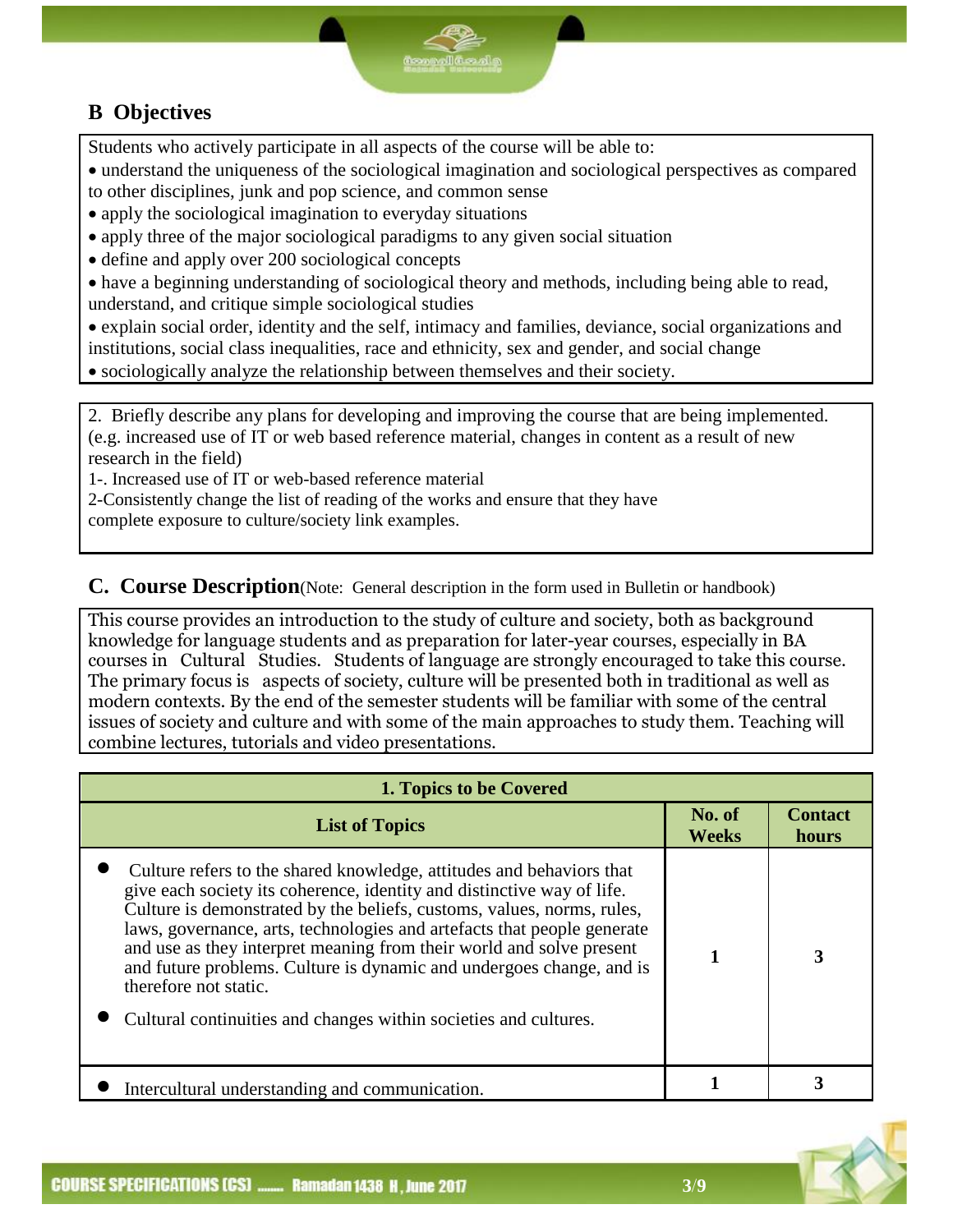## <u>SP</u> **Compall** Condia

| Social Inclusion and Exclusion<br>Social Conformity and Nonconformity                                                                                                                                                                                                                                                                                                                                                                                                                                                                                                                                              | $\overline{2}$          | 6                       |
|--------------------------------------------------------------------------------------------------------------------------------------------------------------------------------------------------------------------------------------------------------------------------------------------------------------------------------------------------------------------------------------------------------------------------------------------------------------------------------------------------------------------------------------------------------------------------------------------------------------------|-------------------------|-------------------------|
| Belief Systems and Ideologies                                                                                                                                                                                                                                                                                                                                                                                                                                                                                                                                                                                      | $\overline{2}$          | 6                       |
| Power The ability or capacity to influence or persuade others to a<br>point of view or action to which they would not normally agree.<br>Exercising power is important in initiating or preventing change.                                                                                                                                                                                                                                                                                                                                                                                                         | $\overline{2}$          | 6                       |
| Gender Socially constructed differences between females and males.<br>Gender refers to the socially constructed differences between females<br>and males. Social life – including family life, roles, work, behavior<br>and other activities $-$ is organized around the dimensions of this<br>difference. Gender also refers to the cultural ideals, identities and<br>stereotypes of masculinity and femininity and the sexual division of<br>labor in institutions and organizations. Gender reflects the value a<br>society places on these social constructs, which are particular and<br>unique to a society | $\overline{\mathbf{3}}$ | 9                       |
| Identity refers to the sense of self and can be viewed from a personal,<br>social and cultural level. Identity is formed over a period of time and is<br>the result of interactions at the micro and macro levels of society. An<br>identity has dimensions or layers that create a sense of inclusion in a<br>group or culture. Contributing factors to one's identity may be gender,<br>sexuality, family, class, ethnicity, beliefs, social status, group<br>membership and national pride.                                                                                                                     | $\overline{2}$          | 6                       |
| Globalization is the process of integration and sharing of goods,<br>capital, labor, services, knowledge, leisure, sport, ideas and culture<br>between countries. Globalization is evidenced in the emergence of<br>global patterns of consumption and consumerism; the growth of<br>transnational corporations; global sport; the spread of world tourism;<br>and the growth of global military and economic systems.<br>Globalization is assisted by technologies and media integration,<br>resulting in an increasing consciousness of the world as a single place                                              | $\mathbf{1}$            | $\overline{\mathbf{3}}$ |

## **2. Course components (total contact hours and credits per semester):**

|                |               | Lecture | <b>Tutorial</b> | Laboratory/<br><b>Studio</b> | <b>Practical</b> | Other: | <b>Total</b> |
|----------------|---------------|---------|-----------------|------------------------------|------------------|--------|--------------|
| <b>Contact</b> | <b>Planed</b> | 45      |                 |                              |                  |        | 45           |
| <b>Hours</b>   | <b>Actual</b> | 45      |                 |                              |                  |        | 45           |

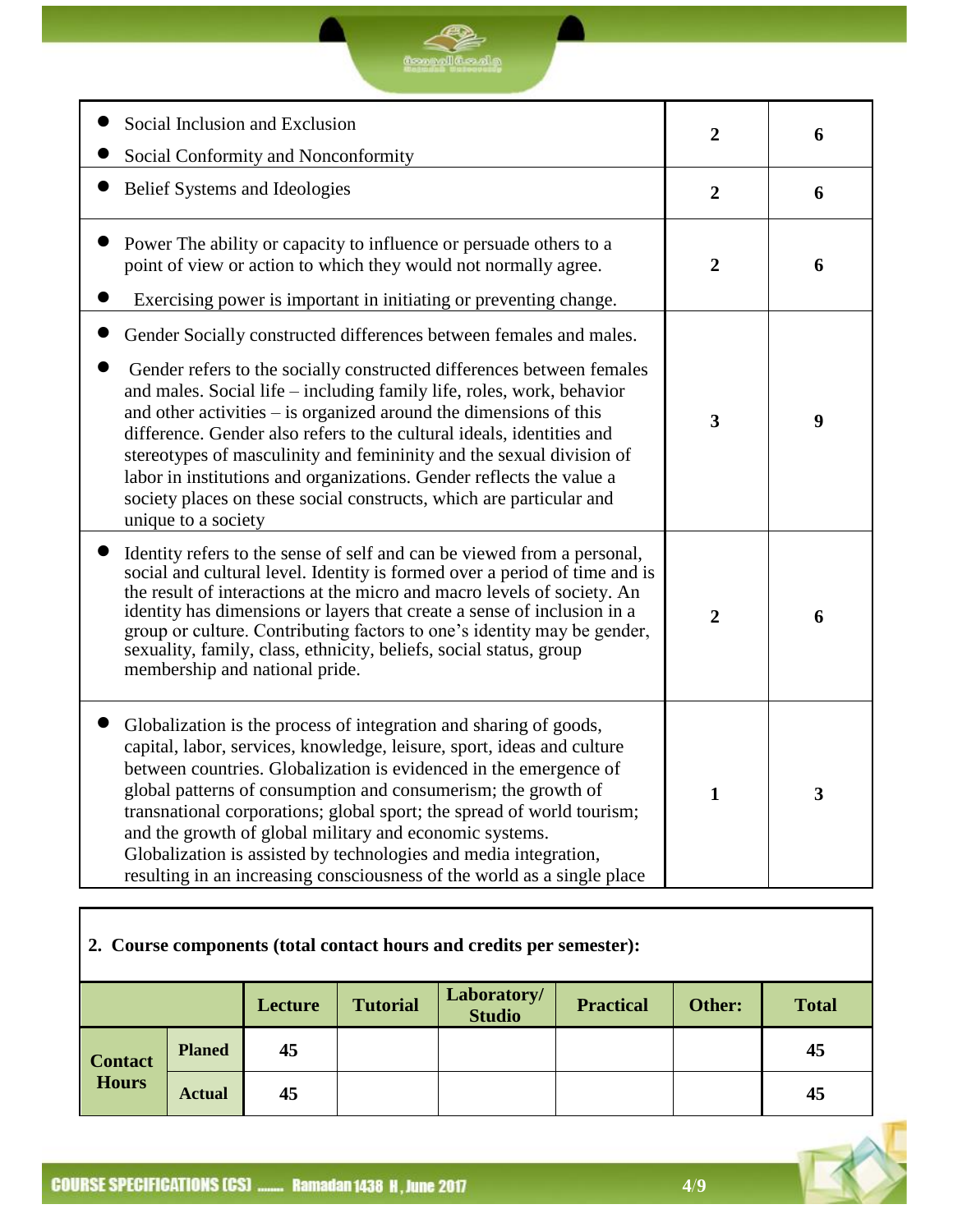

| <b>Credit</b> | <b>Planed</b> | ັ |  |  |  |
|---------------|---------------|---|--|--|--|
|               | <b>Actual</b> | ັ |  |  |  |

3. Additional private study/learning hours expected for students per week.

7

4. Course Learning Outcomes in NQF Domains of Learning and Alignment with Assessment Methods and Teaching Strategy

#### **On the table below are the five NQF Learning Domains, numbered in the left column.**

**First**, insert the suitable and measurable course learning outcomes required in the appropriate learning domains (see suggestions below the table). **Second**, insert supporting teaching strategies that fit and align with the assessment methods and intended learning outcomes. **Third**, insert appropriate assessment methods that accurately measure and evaluate the learning outcome. Each course learning outcomes, assessment method, and teaching strategy ought to reasonably fit and flow together as an integrated learning and teaching process. (Courses are not required to include learning outcomes from each domain.)

| Code<br># | <b>NQF Learning Domains</b><br><b>And Course Learning Outcomes</b>                                                                                           | <b>Course Teaching</b><br><b>Strategies</b>                                | <b>Course</b><br><b>Assessment</b><br><b>Methods</b> |
|-----------|--------------------------------------------------------------------------------------------------------------------------------------------------------------|----------------------------------------------------------------------------|------------------------------------------------------|
| 1.0       | <b>Knowledge</b>                                                                                                                                             |                                                                            |                                                      |
| 1.1       | Understand Culture is one of the two or three<br>most complicated words in the English<br>language because it includes the SYMBOLIC<br>and MATERIAL domains. | Lectures                                                                   | Quizzes                                              |
| 1.2       | Culture is a whole way of life, material,<br>intellectual and spiritual, including symbolic<br>behavior in a community's everyday life.                      | Class discussion                                                           | Midterms                                             |
| 1.3       | Explain different attitudes about culture and<br>society.                                                                                                    | Close reading and text<br>analysis                                         | Final exam                                           |
| 2.0       | <b>Cognitive</b>                                                                                                                                             |                                                                            |                                                      |
| 2.1       | 1. The ability to think critically and analytically                                                                                                          | Lectures/teaching<br>students how to read<br>attentively and<br>critically | Class participation                                  |

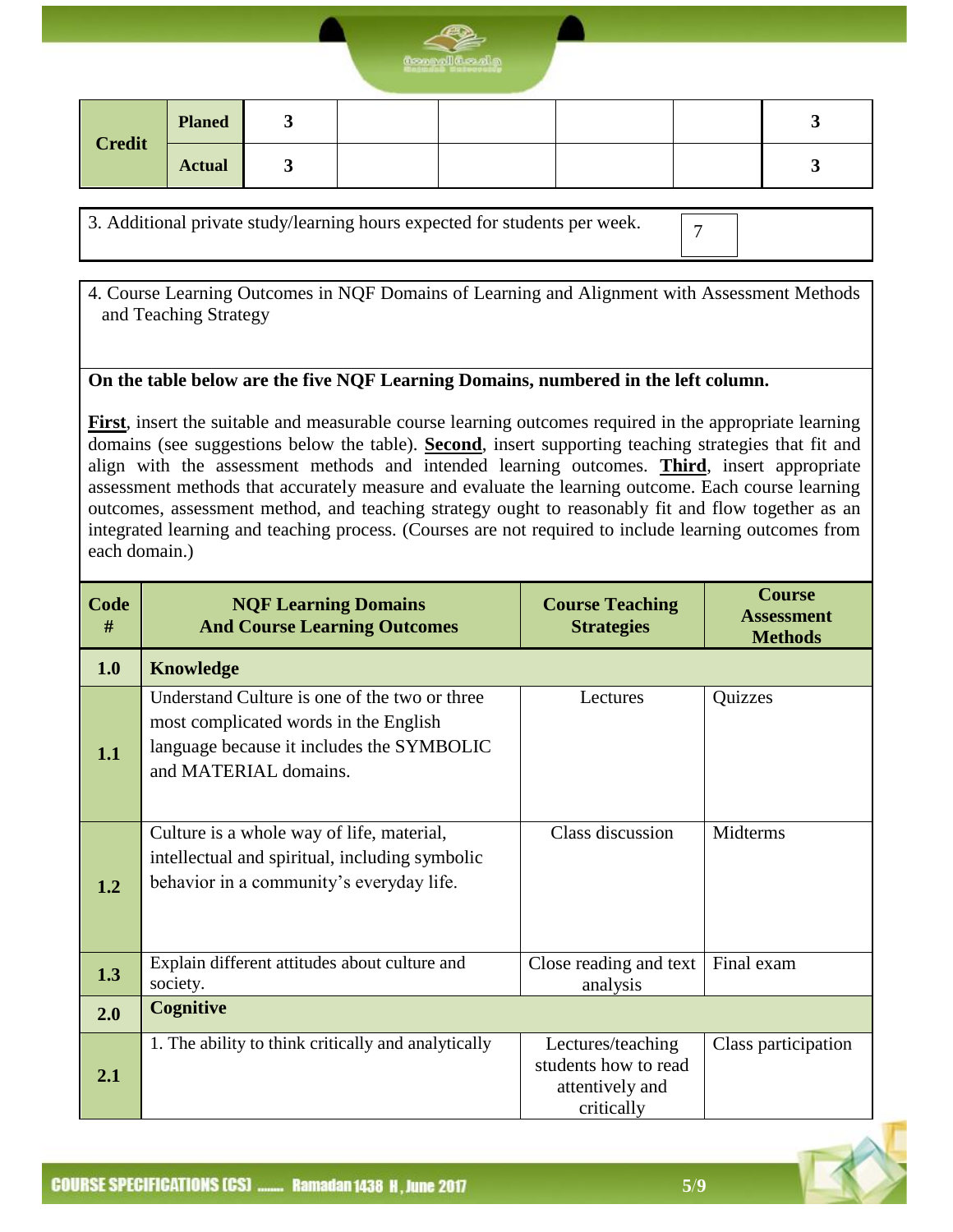|     | The ability to apply different critical approaches        | Class                                           | Presentations                              |
|-----|-----------------------------------------------------------|-------------------------------------------------|--------------------------------------------|
|     | to the study of culture and society.                      | discussions/teaching                            |                                            |
|     |                                                           | students to think                               |                                            |
| 2.2 |                                                           | independently and                               |                                            |
|     |                                                           | engage in group                                 |                                            |
|     |                                                           | discussions                                     |                                            |
|     | The ability to do research and to make use of             | Individual meetings                             | Research papers/                           |
|     | information from primary and secondary sources            | with students/                                  | Group assignments                          |
|     | in support of a valid thesis and argument                 | encouragement of                                |                                            |
| 2.3 |                                                           | students to discuss                             |                                            |
|     |                                                           | paper topics outside                            |                                            |
|     |                                                           | the class room with                             |                                            |
|     |                                                           | the instructor                                  |                                            |
| 3.0 | <b>Interpersonal Skills &amp; Responsibility</b>          |                                                 |                                            |
|     | 1. Ability to research issues of culture and              | Lectures in which                               | Active class                               |
|     | society.                                                  | students are made                               | participation                              |
| 3.1 |                                                           | aware of the                                    | reflects the                               |
|     |                                                           | significance of time                            | students' ability to                       |
|     |                                                           | management                                      | keep up with the                           |
|     |                                                           |                                                 | scheduled topics.                          |
|     | 2. Ability to write research papers.                      | Discussions with                                | Attending classes is                       |
|     |                                                           | students on ethical<br>behavior in              | very important                             |
| 3.2 |                                                           | conducting research                             | since it is part of<br>the students' class |
|     |                                                           |                                                 | participation and                          |
|     |                                                           |                                                 | group work.                                |
|     |                                                           |                                                 |                                            |
| 4.0 | <b>Communication, Information Technology, Numerical</b>   |                                                 |                                            |
|     | 1-. The ability to search the web                         | Encourage students to                           | Allot marks for the                        |
| 4.1 |                                                           | make extensive use of                           | use of web-based                           |
|     |                                                           | material on the web                             | material in students'                      |
|     |                                                           |                                                 | presentations.                             |
|     | 2- The ability to use data show in their<br>presentations | Encourage students to<br>consult the specialist | Distribute rubric at                       |
|     |                                                           | in the computer lab                             | beginning of<br>assignment so              |
| 4.2 |                                                           | for help on web based                           | students know what                         |
|     |                                                           | material                                        | they will be                               |
|     |                                                           |                                                 | evaluated on                               |
| 5.0 | <b>Psychomotor</b>                                        |                                                 |                                            |
| 5.1 | Not-applicable                                            |                                                 |                                            |
|     |                                                           |                                                 |                                            |
| 5.2 |                                                           |                                                 |                                            |

**5. Schedule of Assessment Tasks for Students During the Semester**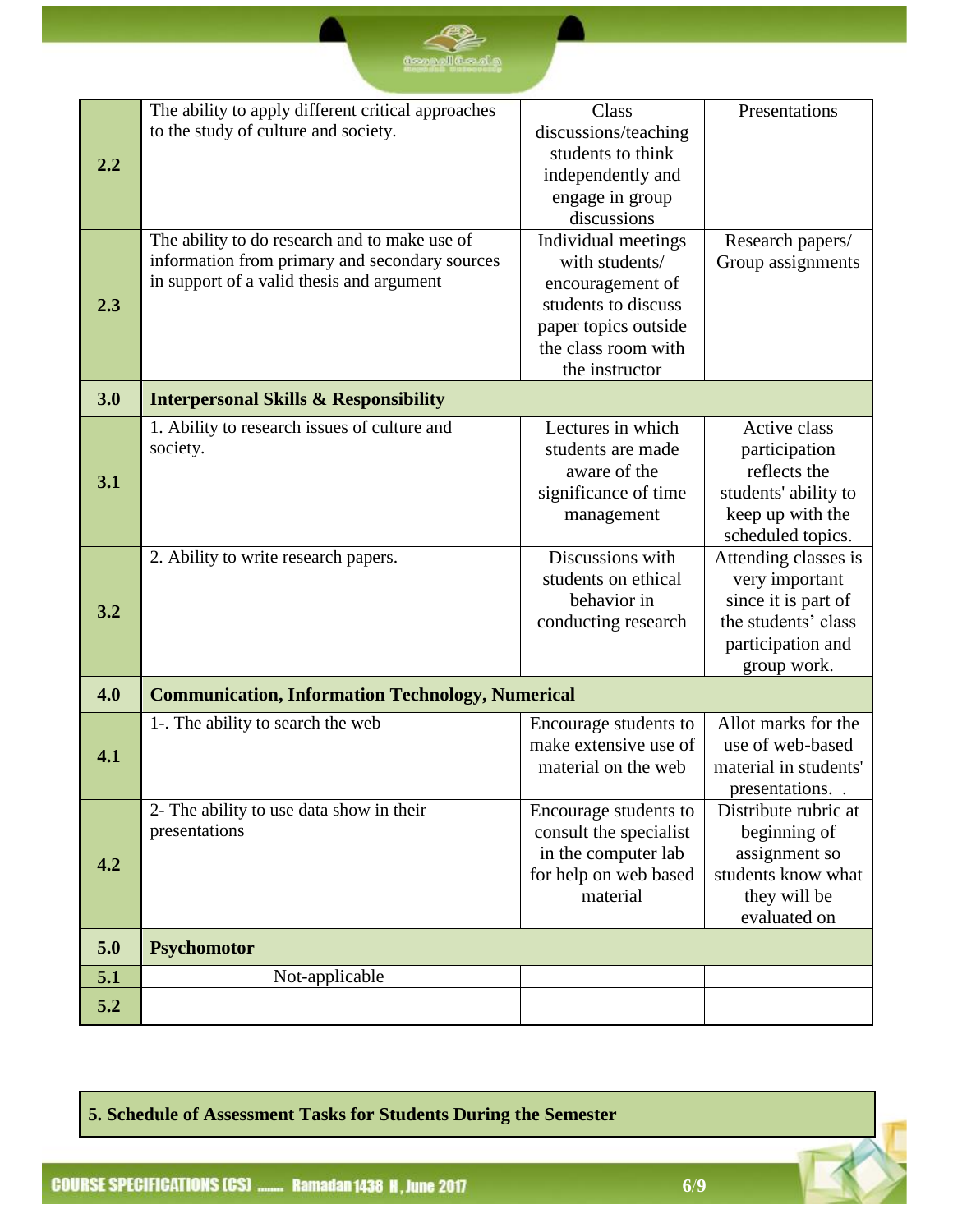

|                  | Assessment task (i.e., essay, test, quizzes, group project,<br>examination, speech, oral presentation, etc.) | <b>Week Due</b> | <b>Proportion of Total</b><br><b>Assessment</b> |
|------------------|--------------------------------------------------------------------------------------------------------------|-----------------|-------------------------------------------------|
| $\blacksquare$ 1 | <b>Participation and Quizzes</b>                                                                             | All Along       | 10%                                             |
|                  | <b>First Mid-term</b>                                                                                        |                 | 20%                                             |
|                  | <b>Second mid-term</b>                                                                                       | 12              | 20%                                             |
|                  | <b>Final</b>                                                                                                 | 15              | 50%                                             |

#### **D. Student Academic Counseling and Support**

1. Arrangements for availability of faculty and teaching staff for individual student consultations and academic advice. (include amount of time teaching staff are expected to be available each week)

#### **Office hours and Whatsapp and e- mail.**

#### **Learning Resources**

**Society and Culture: Preliminary and HSC**

*By Kate Thompson, Emma Davidge, Marshall Leaver, Terry Lovat, Nicole Martirena, Phil Webster |* 

*Copyright Year: 2016 | ISBN-13: 9780170365505.*

4. Other learning material such as computer-based programs/CD, professional standards or regulations and software.

#### **F. Facilities Required**

Indicate requirements for the course including size of classrooms and laboratories (i.e. number of seats in classrooms and laboratories, extent of computer access, etc.) **Lecture rooms should be large enough to accommodate the number of registered students**.

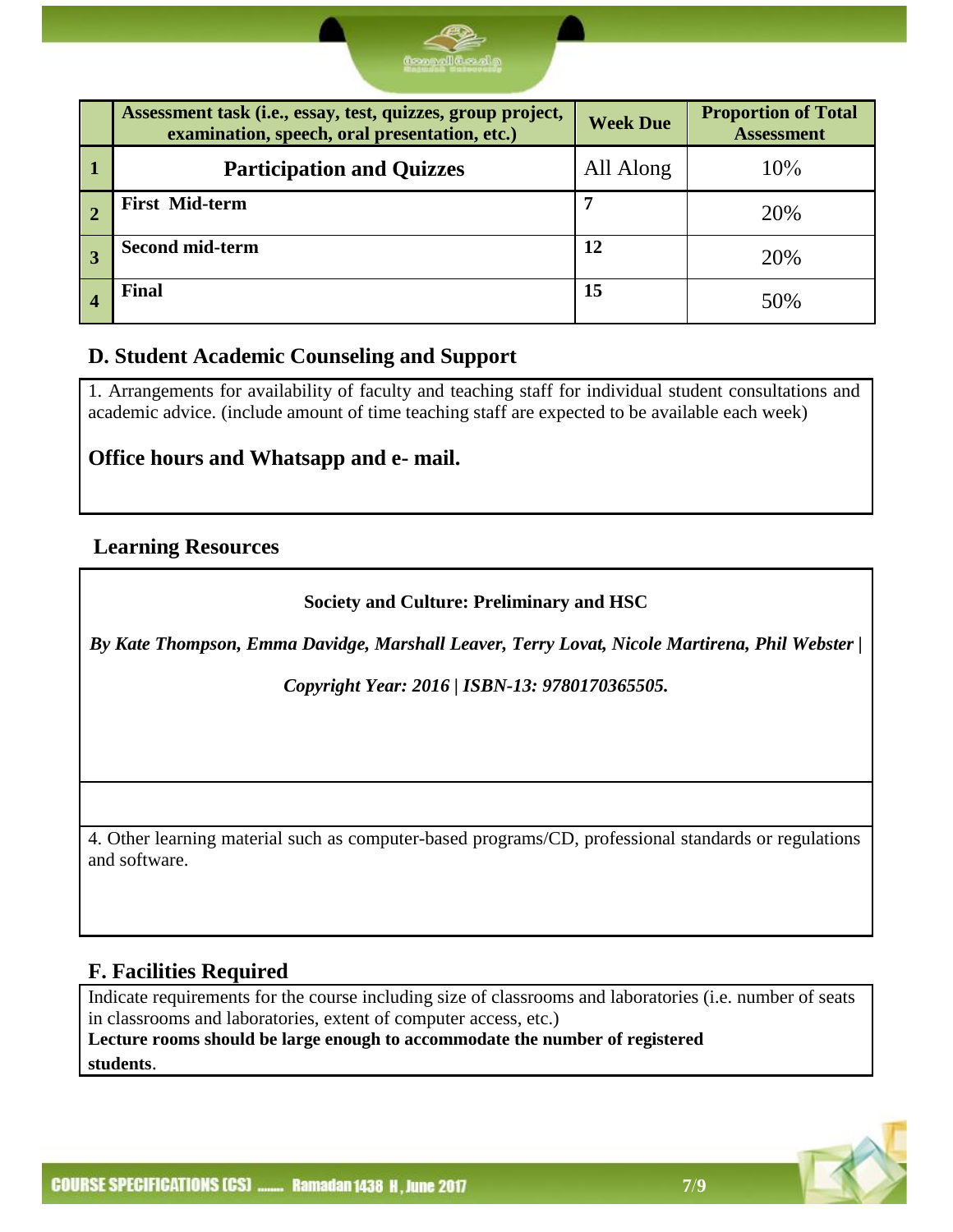1. Accommodation (Classrooms, laboratories, demonstration rooms/labs, etc.)

2. Technology resources (AV, data show, Smart Board, software, etc.)

Computer , data show and internet

3. Other resources (specify, e.g. if specific laboratory equipment is required, list requirements or attach list)

#### **G Course Evaluation and Improvement Processes**

1. Strategies for Obtaining Student Feedback on Effectiveness of Teaching 1. Midterm evaluation feed-back form to increase instructor's awareness of the weak and strong points of the class 2. End of term college evaluation of course by students ( to be collected by the department) 3. End-of-term debriefing in class of students and teacher regarding what went well and what could have gone better 4. Small group instructional diagnosis (SGID) whereby instructors exchange classes and gather information from each other's students on specific points outlined by the Department and the instructor being evaluated 2. Other Strategies for Evaluation of Teaching by the Instructor or by the Department Peer observation to benefit from colleagues' objective feedback and suggestions for improvement......

3. Processes for Improvement of Teaching

1. Training sessions

- 2. Workshops to facilitate the exchange of experiences amongst faculty members
- 3. Regular meetings where problems are discussed and solutions given
- 4**.** Discussion of challenges in the classroom with colleagues and supervisors
- 5. Encouragement of faculty members to attend professional development conferences.
- 6. Keep up to date with pedagogical theory and practice
- 7. Set goals for achieving excellence in teaching at the beginning of each new semester after reviewing last semester's teaching strategies and results

4. Processes for Verifying Standards of Student Achievement (e.g. check marking by an independent member teaching staff of a sample of student work, periodic exchange and remarking of tests or a sample of assignments with staff at another institution)

1.Check marking of a sample of examination papers either by a resident or visiting faculty member

2. Students who believe they are under graded can have their papers checked by a second reader